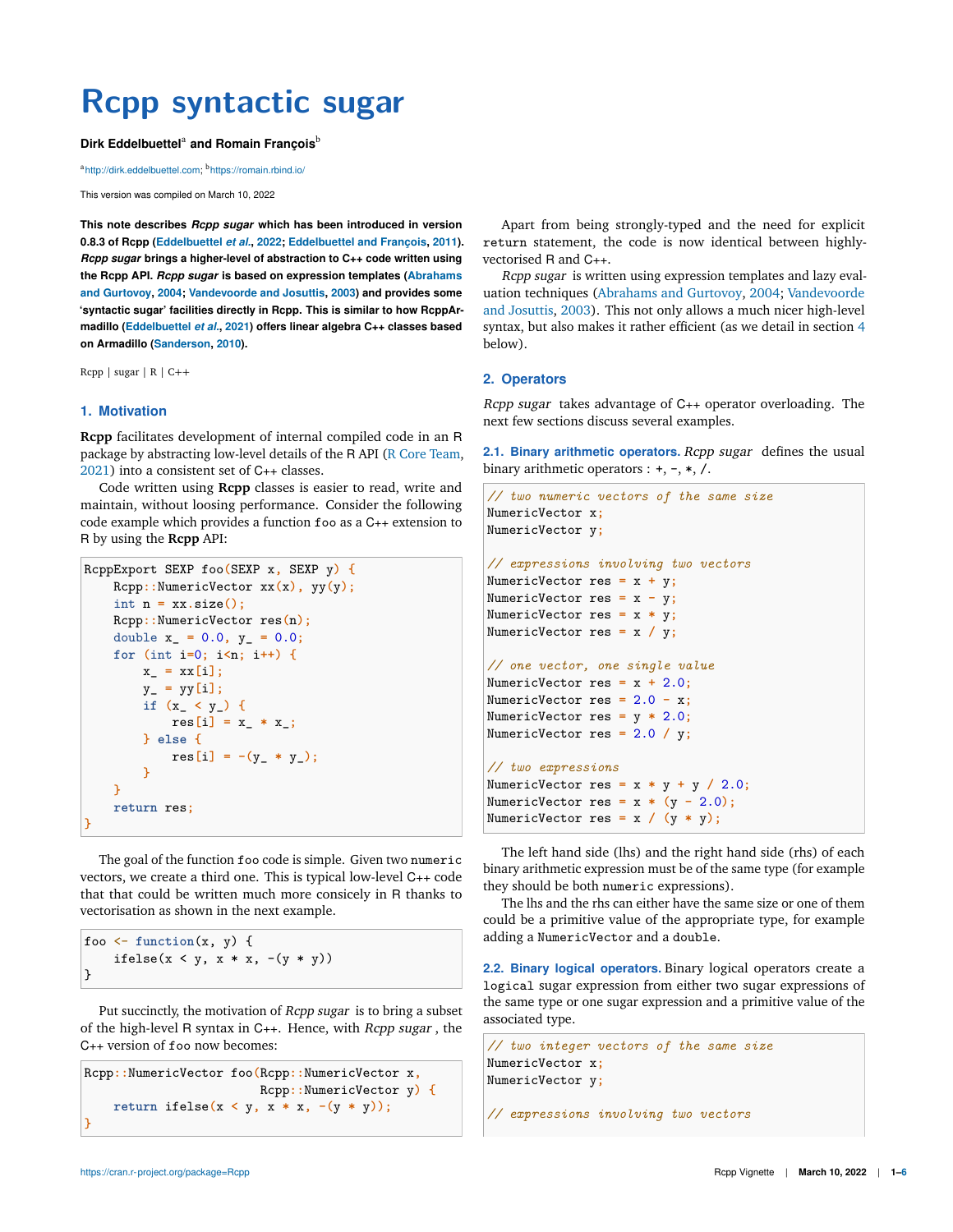```
LogicalVector res = x < y;
LogicalVector res = x > y;
LogicalVector res = x <= y;
LogicalVector res = x >= y;
LogicalVector res = x == y;LogicalVector res = x != y;
// one vector, one single value
LogicalVector res = x < 2;
LogicalVector res = 2 > x;
LogicalVector res = y \le 2;
LogicalVector res = 2 != y;
// two expressions
LogicalVector res = (x + y) < (x * x);
LogicalVector res = (x + y) >= (x * x);
LogicalVector res = (x + y) == (x * x);
```
**2.3. Unary operators.** The unary operator- can be used to negate a (numeric) sugar expression. whereas the unary operator! negates a logical sugar expression:

```
// a numeric vector
NumericVector x;
// negate x
NumericVector res = -x;
// use it as part of a numerical expression
NumericVector res = -x * (x + 2.0);
// two integer vectors of the same size
NumericVector y;
NumericVector z;
// negate the logical expression "y < z"
LogicalVector res = !(y < z);
```
## **3. Functions**

Rcpp sugar defines functions that closely match the behavior of R functions of the same name.

**3.1. Functions producing a single logical result.** Given a logical sugar expression, the all function identifies if all the elements are TRUE. Similarly, the any function identifies if any the element is TRUE when given a logical sugar expression.

```
IntegerVector x = seq_len(1000);
all(x*x < 3);
any(x*x < 3);
```
Either call to all and any creates an object of a class that has member functions is\_true, is\_false, is\_na and a conversion to SEXP operator.

One important thing to highlight is that all is lazy. Unlike R, there is no need to fully evaluate the expression. In the example above, the result of all is fully resolved after evaluating only the two first indices of the expression  $x * x < 3$ . any is lazy too, so it will only need to resolve the first element of the example above. *3.1.1. Conversion to bool.* One important thing to note concerns the conversion to the bool type. In order to respect the concept of missing values (NA) in R, expressions generated by any or all can not be converted to bool. Instead one must use is\_true, is\_false or is\_na:

```
// wrong: will generate a compile error
\begin{bmatrix} \text{bool} \text{res} = \text{any}(x < y) \end{bmatrix}// ok
bool res = is_true(any( x < y ));
bool res = is_false(any( x < y ));
bool res = is_na(any( x < y ));
```
#### **3.2. Functions producing sugar expressions.**

**3.2.1. is na.** Given a sugar expression of any type, is na (just like the other functions in this section) produces a logical sugar expression of the same length. Each element of the result expression evaluates to TRUE if the corresponding input is a missing value, or FALSE otherwise.

```
IntegerVector x =
    IntegerVector::create(0, 1, NA_INTEGER, 3);
is_na(x)
all(is_na( x ))
any(!is_na( x ))
```
*3.2.2. seq\_along.* Given a sugar expression of any type, seq\_along creates an integer sugar expression whose values go from 1 to the size of the input.

```
IntegerVector x =
    IntegerVector::create( 0, 1, NA_INTEGER, 3 );
IntegerVector y = \text{seq\_along}(x);
IntegerVector z = \text{seq\_along}(x * x * x * x * x * x);
```
This is the most lazy function, as it only needs to call the size member function of the input expression. The input expression need not to be resolved. The two examples above gives the same result with the same efficiency at runtime. The compile time will be affected by the complexity of the second expression, since the abstract syntax tree is built at compile time.

*3.2.3. seq\_len.* seq\_len creates an integer sugar expression whose  $i$ <sup>th</sup> element expands to i. seq\_len is particularly useful in conjunction with sapply and lapply.

```
// 1, 2, ..., 10
IntegerVector x = seq_len(10);
List y = lapply(seq_len(10), seq_len);
```
*3.2.4. pmin and pmax.* Given two sugar expressions of the same type and size, or one expression and one primitive value of the appropriate type, pmin (pmax) generates a sugar expression of the same type whose *i*-<sup>th</sup> element expands to the lowest (highest) value between the  $i$ -<sup>th</sup> element of the first expression and the  $i$ -<sup>th</sup> element of the second expression.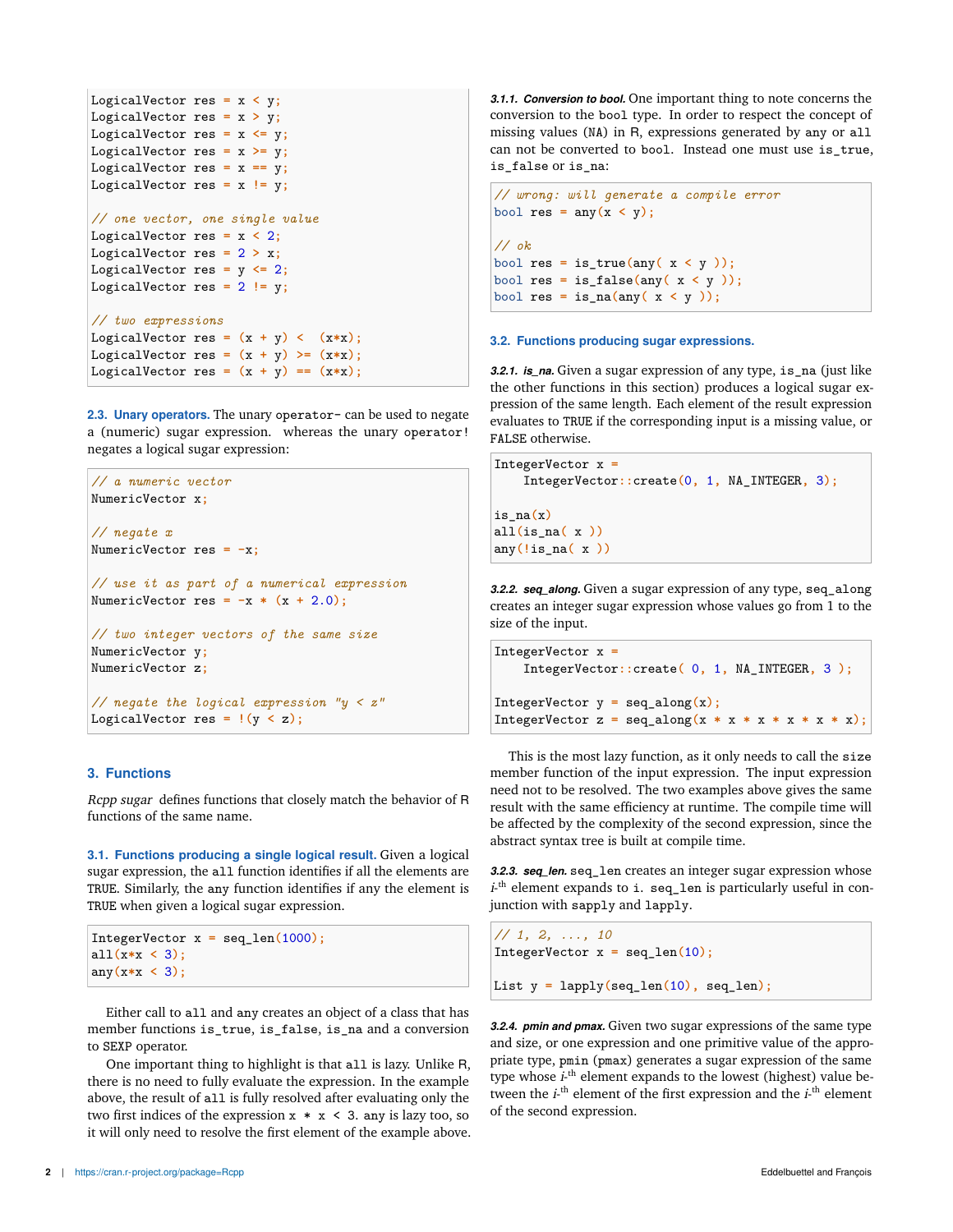```
IntegerVector x = seq_len(10);
pmin(x, x*x);
pmin(x*x, 2);
pmin(x, x*x);
pmin(x*x, 2);
```
*3.2.5. ifelse.* Given a logical sugar expression and either :

- two compatible sugar expression (same type, same size)
- one sugar expression and one compatible primitive

ifelse expands to a sugar expression whose  $i$ -<sup>th</sup> element is the  $i$ <sup>-th</sup> element of the first expression if the  $i$ <sup>-th</sup> element of the condition expands to TRUE or the  $i$ <sup>th</sup> of the second expression if the *i*-<sup>th</sup> element of the condition expands to FALSE, or the appropriate missing value otherwise.

```
IntegerVector x;
IntegerVector y;
ifelse(x < y, x, (x+y)*y)
ifelse(x > y, x, 2)
```
*3.2.6. sapply.* sapply applies a C++ function to each element of the given expression to create a new expression. The type of the resulting expression is deduced by the compiler from the result type of the function.

The function can be a free C++ function such as the overload generated by the template function below:

```
template <typename T>
T square(const T& x){
    return x * x;
}
sapply(seq_len(10), square<int>);
```
Alternatively, the function can be a functor whose type has a nested type called result\_type

```
template <typename T>
struct square : std::function<T(T)> {
    T operator()(const T& x){
        return x * x;
    }
}
sapply(seq_len(10), square<int>());
```
*3.2.7. lapply.* lapply is similar to sapply except that the result is allways an list expression (an expression of type VECSXP).

*3.2.8. sign.* Given a numeric or integer expression, sign expands to an expression whose values are one of 1, 0, -1 or NA, depending on the sign of the input expression.

IntegerVector xx**;** sign**(**xx**)** sign**(**xx **\*** xx**)**

**3.2.9.** *diff.* The  $i$ <sup>-th</sup> element of the result of diff is the difference between the  $(i + 1)$ <sup>th</sup> and the  $i$ <sup>th</sup> element of the input expression. Supported types are integer and numeric.

IntegerVector xx**;**

diff**(**xx**)**

**3.3. Mathematical functions.** For the following set of functions, generally speaking, the *i*-<sup>th</sup> element of the result of the given function (say, abs) is the result of applying that function to this  $i$ <sup>th</sup> element of the input expression. Supported types are integer and numeric.

```
IntegerVector x;
abs(x)
exp(x)
floor(x)
ceil(x)
pow(x, z) // x to the power of z
```
**3.4. The d/q/p/r statistical functions.** The framework provided by Rcpp sugar also permits easy and efficient access the density, distribution function, quantile and random number generation functions function by R in the Rmath library.

Currently, most of these functions are vectorised for the first element which denote size. Consequently, these calls works in C++ just as they would in R:

```
x1 = dnorm(y1, 0, 1); // density of y1 at m=0, sd=1
x2 = qnorm(y2, 0, 1); // quantiles of y2
x3 = pnorm(y3, 0, 1); // distribution of y3
x4 = rnorm(n, 0, 1); // 'n' RNG draws of N(0, 1)
```
Similar  $d/q/p/r$  functions are provided for the most common distributions: beta, binom, cauchy, chisq, exp, f, gamma, geom, hyper, lnorm, logis, nbeta, nbinom, nbinom\_mu, nchisq, nf, norm, nt, pois, t, unif, and weibull.

Note that the parameterization used in these sugar functions may differ between the top-level functions exposed in an R session. For example, the internal rexp is parameterized by scale, whereas the R-level stats: : rexp is parameterized by rate. Consult Distribution Functions for more details on the parameterization used for these sugar functions.

One point to note is that the programmer using these functions needs to initialize the state of the random number generator as detailed in Section 6.3 of the 'Writing R Extensions' manual (R Core Team, 2021). A nice C++ solution for this is to use a scoped class that sets the random number generatator on entry to a block and resets it on exit. We offer the RNGScope class which allows code such as

```
RcppExport SEXP getRGamma() {
    RNGScope scope;
    NumericVector x = \text{rgamma}(10, 1, 1);
    return x;
}
```
As there is some computational overhead involved in using RNGScope, we are not wrapping it around each inner function. Rather, the user of these functions (*i.e.* you) should place an RNGScope at the appropriate level of your code.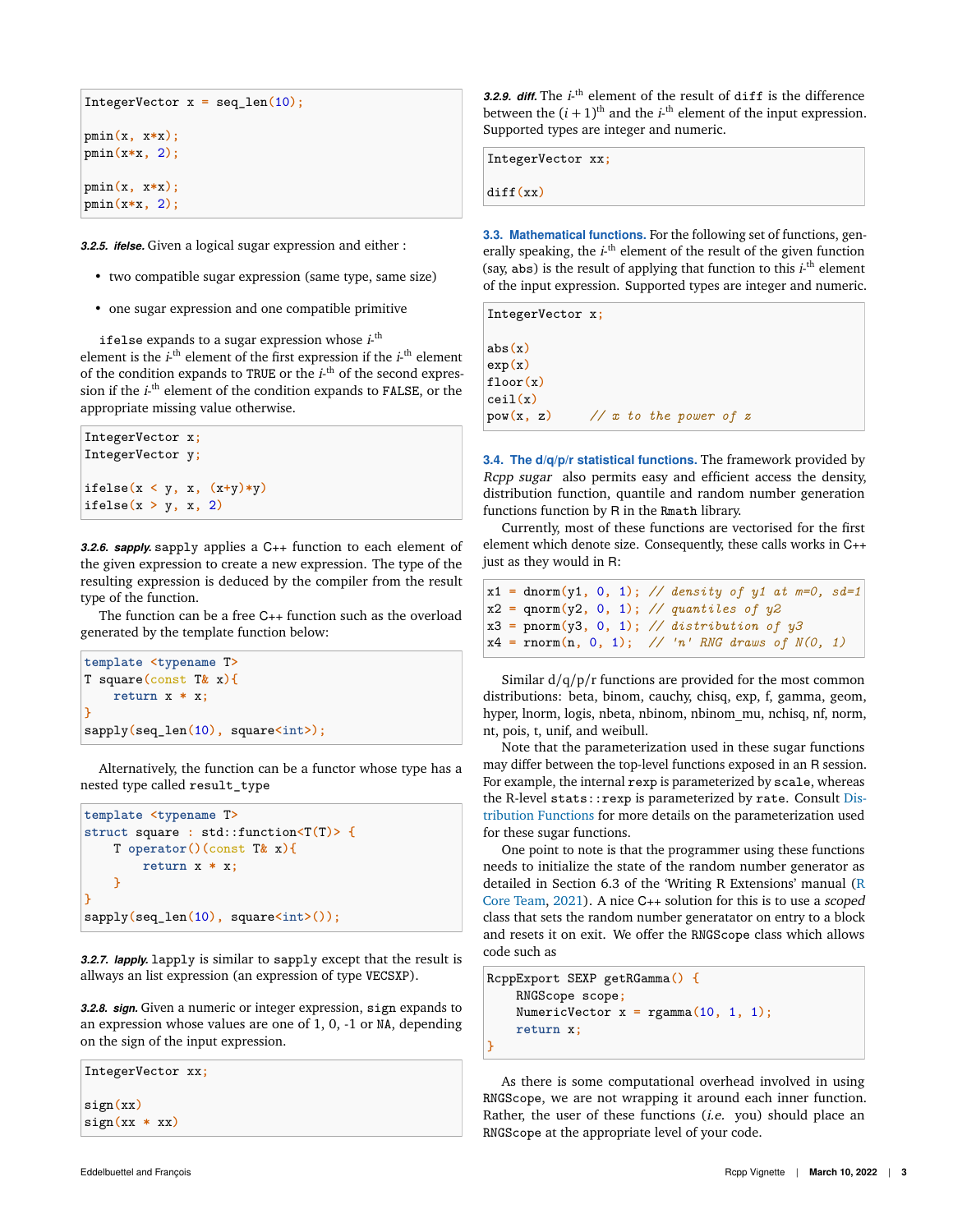### **4. Performance**

**TRD** 

#### **5. Implementation**

This section details some of the techniques used in the implementation of Rcpp sugar . Note that the user need not to be familiar with the implementation details in order to use Rcpp sugar, so this section can be skipped upon a first read of the paper.

Writing *Rcpp sugar* functions is fairly repetitive and follows a well-structured pattern. So once the basic concepts are mastered (which may take time given the inherent complexities in template programming), it should be possible to extend the set of function further following the established pattern.

**5.1. The curiously recurring template pattern.** Expression templates such as those used by Rcpp sugar use a technique called the *Curiously Recurring Template Pattern* (CRTP). The general form of CRTP is:

```
// The Curiously Recurring Template Pattern (CRTP)
template <typename T>
struct base {
    // ...
};
struct derived : base<derived> {
    // ...
};
```
The base class is templated by the class that derives from it : derived. This shifts the relationship between a base class and a derived class as it allows the base class to access methods of the derived class.

**5.2. The VectorBase class.** The CRTP is used as the basis for Rcpp sugar with the VectorBase class template. All sugar expression derive from one class generated by the VectorBase template. The current definition of VectorBase is given here:

```
template <int RTYPE, bool na, typename VECTOR>
class VectorBase {
public:
    struct r_type :
        traits::integral_constant<int,RTYPE>{};
    struct can_have_na :
        traits::integral_constant<bool,na>{};
    typedef typename
        traits::storage_type<RTYPE>::type
        stored_type;
    VECTOR& get_ref(){
        return static_cast<VECTOR&>(*this);
    }
    inline stored_type operator[](int i) const {
        return static_cast<const VECTOR*>(
                           this)->operator[](i);
    }
    inline int size() const {
        return static_cast<const VECTOR*>(
```

```
this)->size();
}
/* definition ommited here */
class iterator;
inline iterator begin() const {
    return iterator(*this, 0);
}
inline iterator end() const {
    return iterator(*this, size());
}
```
The VectorBase template has three parameters:

**}**

- RTYPE: This controls the type of expression (INTSXP, REALSXP, . . . )
- na: This embeds in the derived type information about whether instances may contain missing values. **Rcpp** vector types (IntegerVector, ... ) derive from VectorBase with this parameter set to true because there is no way to know at compile-time if the vector will contain missing values at run-time. However, this parameter is set to false for types that are generated by sugar expressions as these are guaranteed to produce expressions that are without missing values. An example is the is\_na function. This parameter is used in several places as part of the compile time dispatch to limit the occurence of redundant operations.
- VECTOR: This parameter is the key of Rcpp sugar . This is the manifestation of CRTP. The indexing operator and the size method of VectorBase use a static cast of this to the VECTOR type to forward calls to the actual method of the derived class.

**5.3. Example: sapply.** As an example, the current implementation of sapply, supported by the template class Rcpp::sugar::Sapply is given below:

```
template <int RTYPE, bool NA,
          typename T, typename Function>
class Sapply : public VectorBase<
   Rcpp::traits::r_sexptype_traits< typename
        ::Rcpp::traits::result_of<Function>::type
   >::rtype,
    true,
    Sapply<RTYPE, NA, T, Function>
> {
public:
    typedef typename
      ::Rcpp::traits::result_of<Function>::type;
    const static int RESULT_R_TYPE =
        Rcpp::traits::r_sexptype_traits<
            result_type>::rtype;
    typedef Rcpp::VectorBase<RTYPE,NA,T> VEC;
    typedef typename
        Rcpp::traits::r_vector_element_converter<
        RESULT_R_TYPE>::type
        converter_type;
```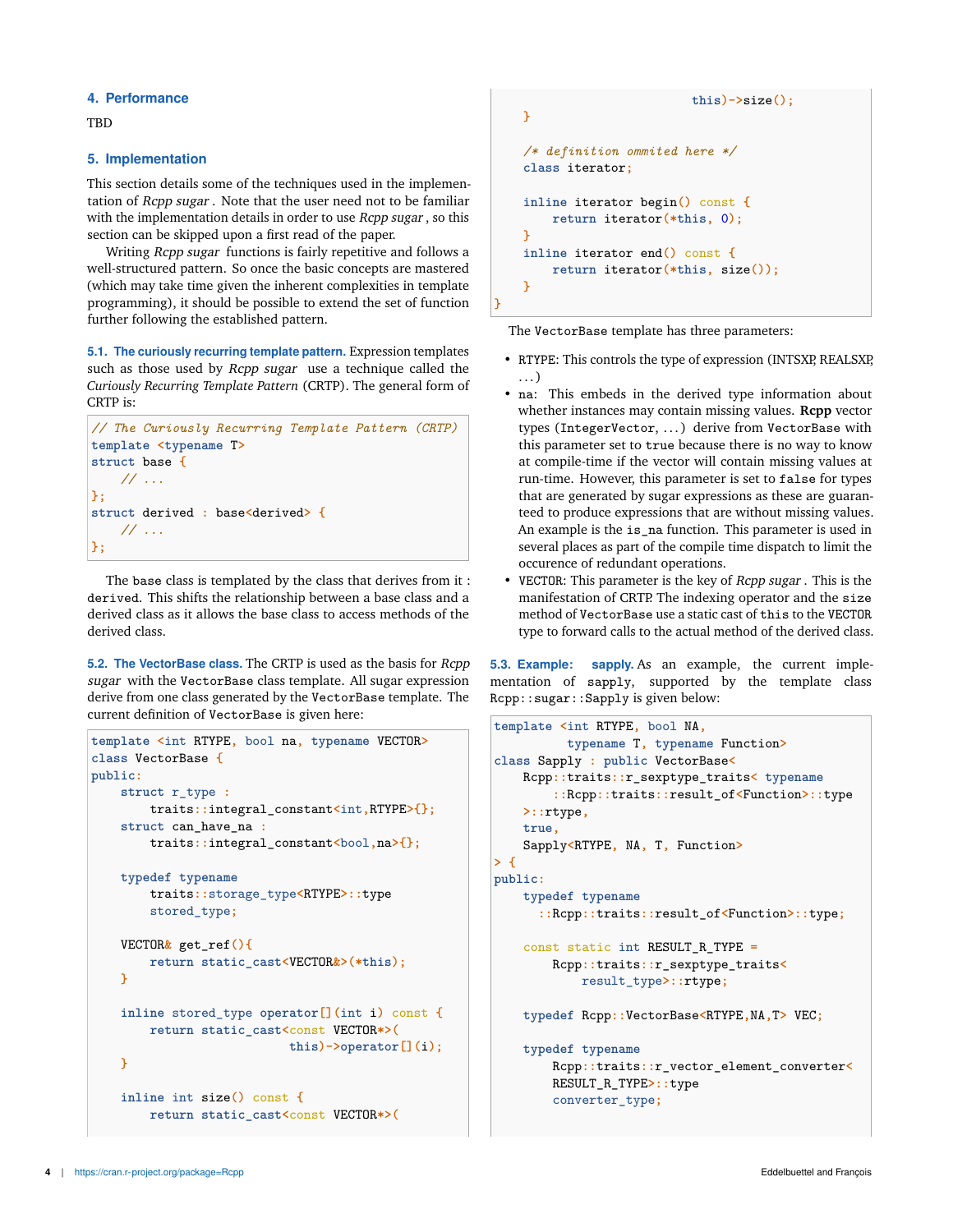```
typedef typename Rcpp::traits::storage_type<
        RESULT_R_TYPE>::type STORAGE;
    Sapply(const VEC& vec_, Function fun_) :
        vec(vec_), fun(fun_){}
    inline STORAGE operator[]( int i ) const {
        return converter_type::get(fun(vec[i]));
    }
    inline int size() const {
        return vec.size();
    }
private:
    const VEC& vec;
    Function fun;
};
// sugar
template <int RTYPE, bool _NA_,
          typename T, typename Function >
inline sugar::Sapply<RTYPE, _NA_, T, Function>
sapply(const Rcpp::VectorBase<RTYPE,_NA_,T>& t,
        Function fun) {
    return
      sugar::Sapply<RTYPE,_NA_,T,Function>(t, fun);
}
```
*5.3.1. The sapply function.* sapply is a template function that takes two arguments. The first argument is a sugar expression, which we recognize because of the relationship with the VectorBase class template. The second argument is the function to apply.

The sapply function itself does not do anything, it is just used to trigger compiler detection of the template parameters that will be used in the sugar::Sapply template.

*5.3.2. Detection of return type of the function.* In order to decide which kind of expression is built, the Sapply template class queries the template argument via the Rcpp::traits::result\_of template.

```
typedef typename
    ::Rcpp::traits::result_of<Function>::type
    result_type;
```
The result\_of type trait is implemented as such:

```
template <typename T>
struct result_of{
    typedef typename T::result_type type;
};
template <typename RESULT_TYPE,
          typename INPUT_TYPE>
struct result_of<RESULT_TYPE (*)(INPUT_TYPE)> {
    typedef RESULT_TYPE type;
};
```
The generic definition of result\_of targets functors with a nested result\_type type.

The second definition is a partial specialization targetting function pointers.

*5.3.3. Indentification of expression type.* Based on the result type of the function, the r\_sexptype\_traits trait is used to identify the expression type.

```
const static int RESULT_R_TYPE =
   Rcpp::traits::r_sexptype_traits<
       result_type>::rtype;
```
*5.3.4. Converter.* The r\_vector\_element\_converter class is used to convert an object of the function's result type to the actual storage type suitable for the sugar expression.

```
typedef typename
   Rcpp::traits::r_vector_element_converter<
       RESULT_R_TYPE>::type
   converter_type;
```
*5.3.5. Storage type.* The storage\_type trait is used to get access to the storage type associated with a sugar expression type. For example, the storage type of a REALSXP expression is double.

```
typedef typename
   Rcpp::traits::storage_type<RESULT_R_TYPE>::type
   STORAGE;
```
*5.3.6. Input expression base type.* The input expression—the expression over which sapply runs—is also typedef'ed for convenience:

**typedef** Rcpp**::**VectorBase**<**RTYPE**,** NA**,** T**>** VEC**;**

*5.3.7. Output expression base type.* In order to be part of the Rcpp sugar system, the type generated by the Sapply class template must inherit from VectorBase.

```
template <int RTYPE, bool NA,
          typename T, typename Function>
class Sapply : public VectorBase<
   Rcpp::traits::r_sexptype_traits<
        typename
        ::Rcpp::traits::result_of<Function>::type
   >::rtype,
   true,
   Sapply<RTYPE,NA,T,Function>
>
```
The expression built by Sapply depends on the result type of the function, may contain missing values, and the third argument is the manifestation of the *CRTP*.

*5.3.8. Constructor.* The constructor of the Sapply class template is straightforward, it simply consists of holding the reference to the input expression and the function.

```
Sapply(const VEC& vec_, Function fun_):
    vec(vec_), fun(fun_){}
```

```
private:
```

```
const VEC& vec;
Function fun;
```